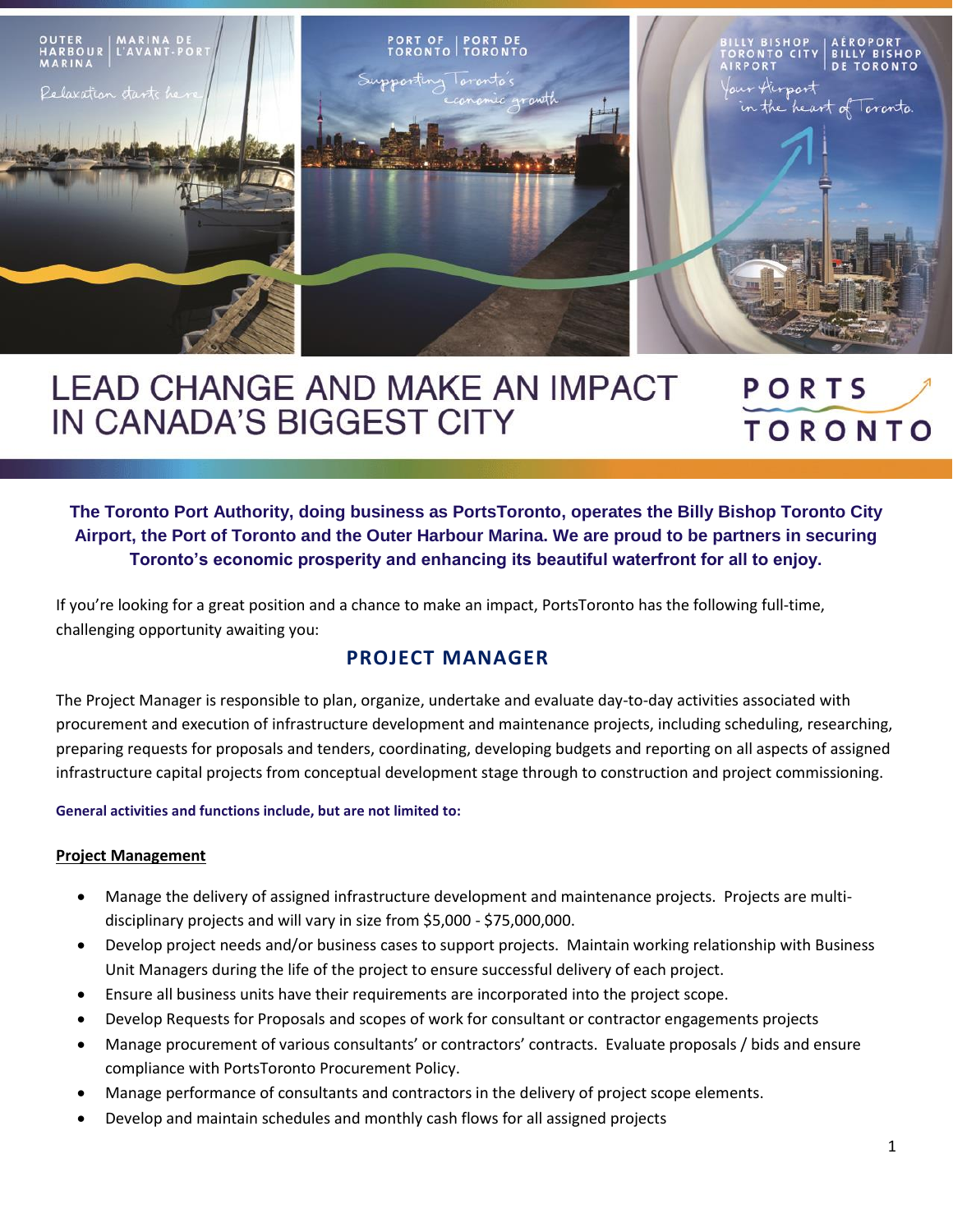- Coordinate and monitor construction activity for assigned projects and provide status updates
- Coordinate infrastructure capital projects through the procurement process, ensure project documentation is upto-date and readily available.
- Oversee project correspondences and prepare project related emails, letters, proposals, memos, meeting minutes and other documents.
- Ensure contractors and other project stakeholders comply with applicable Health and Safety regulation
- Coordinate activities, resources, equipment, and information between multiple departments and contractors.
- Track overall project schedule and ensure that projects are completed on time and issue reports concerning project progress, construction review and budget summary
- Manage progress payment requisitions, budget summaries, purchase orders, invoices etc.
- Administer and oversee various third-party / tenant projects under PortsToronto's Facility Alterations Permit (FAP) process.
- Provide support to Business Units in execution of various projects and or other duties as assigned.

## **QUALIFICATIONS:**

- Technical College or University degree in Construction/Civil Engineering with field engineering experience and/or Certificate in Project Management (PMP) are required.
- Minimum five (5) years experience in airport / airfield related projects would be considered a strong asset.
- Experience in large scale airfield rehabilitation / new construction projects would be considered an asset.
- Experience in large scale marine projects would be considered an asset.
- Experienced at working with government and/or government business agencies on delivering projects.
- Proven track record of successfully managing multiple projects in the past 5-7 years, on time/on budget.
- Ability to assess risk, determine size and scale of risk and recommend approaches to decrease risk variables.
- Ability to plan and organize the procurement and execution of capital projects assigned.
- Solid experience and understanding of project delivery principles as outlined by the Project Management Institute.
- Superior interpersonal skills, able to interact with all levels in a professional, positive manner, able to build relationships and be a team player.
- Excellent communication skills both oral and written.
- Highly organized, possessing a solid ability to plan and follow up.
- Possess sound judgment and the ability to effectively problem solves and/or escalates accordingly.
- Resourceful self-starter, able to work independently and within a team environment.
- Able to handle a variety of projects and produce work with a high degree of accuracy and attention to detail.
- Able to multi-task, manage and meet deadlines and adapt easily to change.
- Very proficient with Excel, Word, Outlook, Microsoft Project and Auto Cadd etc.
- Fluency in both official languages, English and French, Oral and Written is an asset
- Full vaccination with Health Canada approved Covid-19 vaccine is mandatory

#### **SPECIAL CONDITIONS**

- Criminal record check will be conducted on hire.
- Must be able to obtain and retain Transport Canada Security Clearance
- Credit check will be conducted on hire.